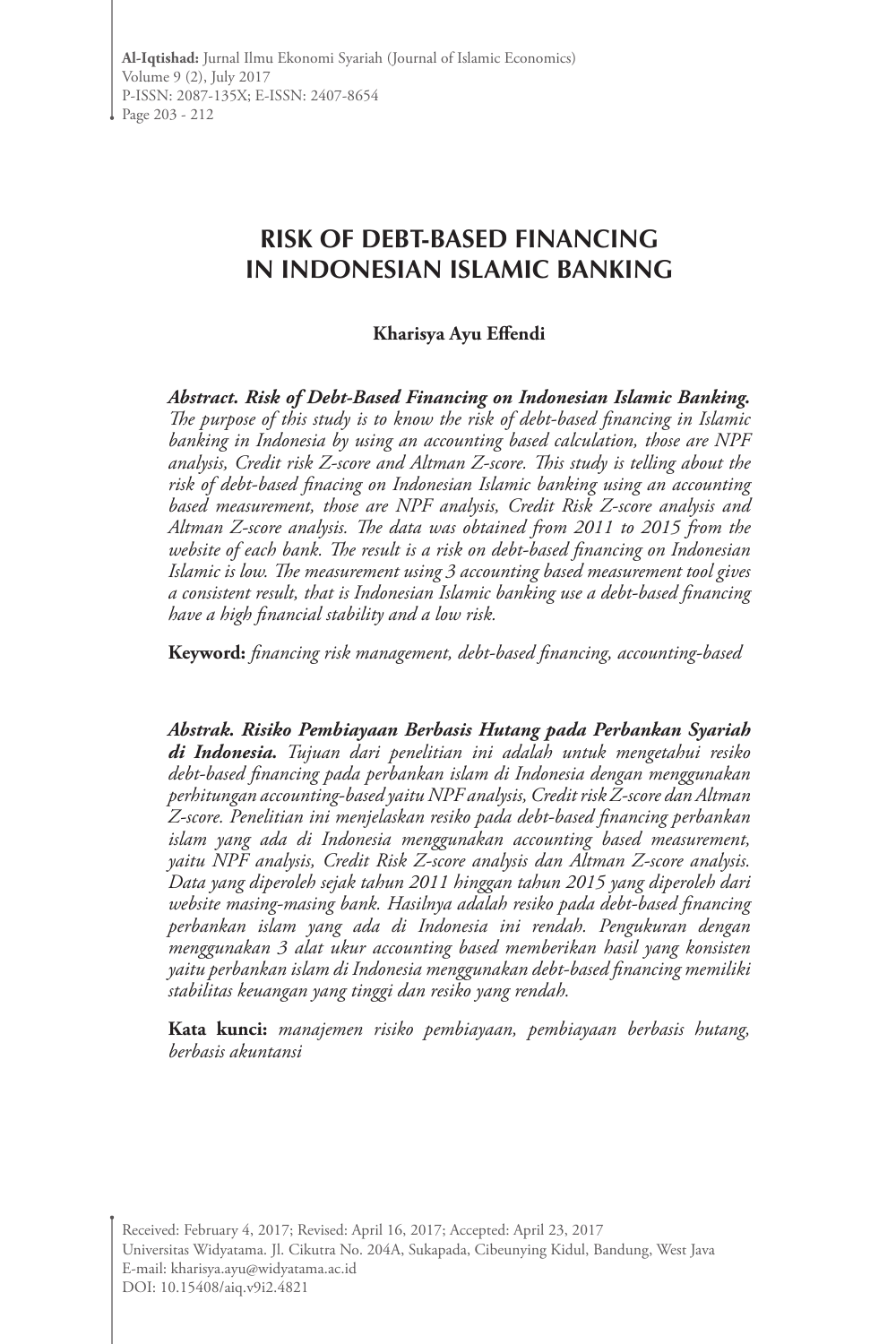#### **Introduction**

The global financial crisis in 2008 was the worst economic or financial crisis since the great depression in the 1930s, it was due to excessive lending and negligence committed by the bank in the long term. The financial crisis that occurred in the United States have had an impact on the global economic crisis reminds us about the importance of improving the credit risk management. Among many banks that have failed, Islamic banks have attracted the attention of all Muslim countries as well as non-Muslim countries, Islamic banking untill recently regarded as a development of financial institutions in the banking industry.

Research on comparison of Islamic banks and conventional banks have been widely performed. Among them about efficiency (Beck, et.al, 2013; Johnes, et.al, 2012; Kamaruddin, et.al, 2008); Profitability (Alkassim, 2005; Haron, 2004; Zaini, et.al, 2010) and Performance (Ariss, 2010; Hasan & Dridi, 2010). Since the global crisis, many studies have been raised about the stability or credit risk in Islamic banking and conventional banking.

In the Islamic banking is not known about the credit system, but the financing system. This is because the Islamic banking forbids interest rate in the profit used in the credit system. While the financing system in Islamic banks use profit margin and profit and loss-sharing system (PLS) in acquiring profit. Financing system in Islamic banking is divided into two, namely Equity-based Financing and Debt-based Financing. Equity-based Financing are Mudharabah and Musyarakah, the gain is using a profit and loss-sharing system (PLS). Debt-based Financing are Murabahah and Ijarah, the gain is using profit margin, which are systems that determine the advantages of an item specified in the initial contract, so that the installments paid by the debitor remains the same.

In this study, just use Debt-based Financing (DBF) because the system is more risky than the Equity-based Financing system (EBF) (Shahari, et.al, 2015). And the most widely financing issued by Islamic banks in Indonesia is DBF financing compared to EBF. As can be seen in the Table 1.

| Financing | 2009   | 2010          | 2011 | 2012                                          | 2013   | 2014   | $2015*$ |
|-----------|--------|---------------|------|-----------------------------------------------|--------|--------|---------|
| DBF       | 29.877 |               |      | 44.926 73.466 107.815 130.635 135.635 134.955 |        |        |         |
| EBF       | 17.009 | 23.255 29.189 |      | 39.690                                        | 53.499 | 63.741 | 68.939  |

Table 1 Financing Islamic Banking in Indonesia 2009 – 2015 (Billion rupiah)

Note: Source ojk, Islamic banking statistic

\* data until June 2015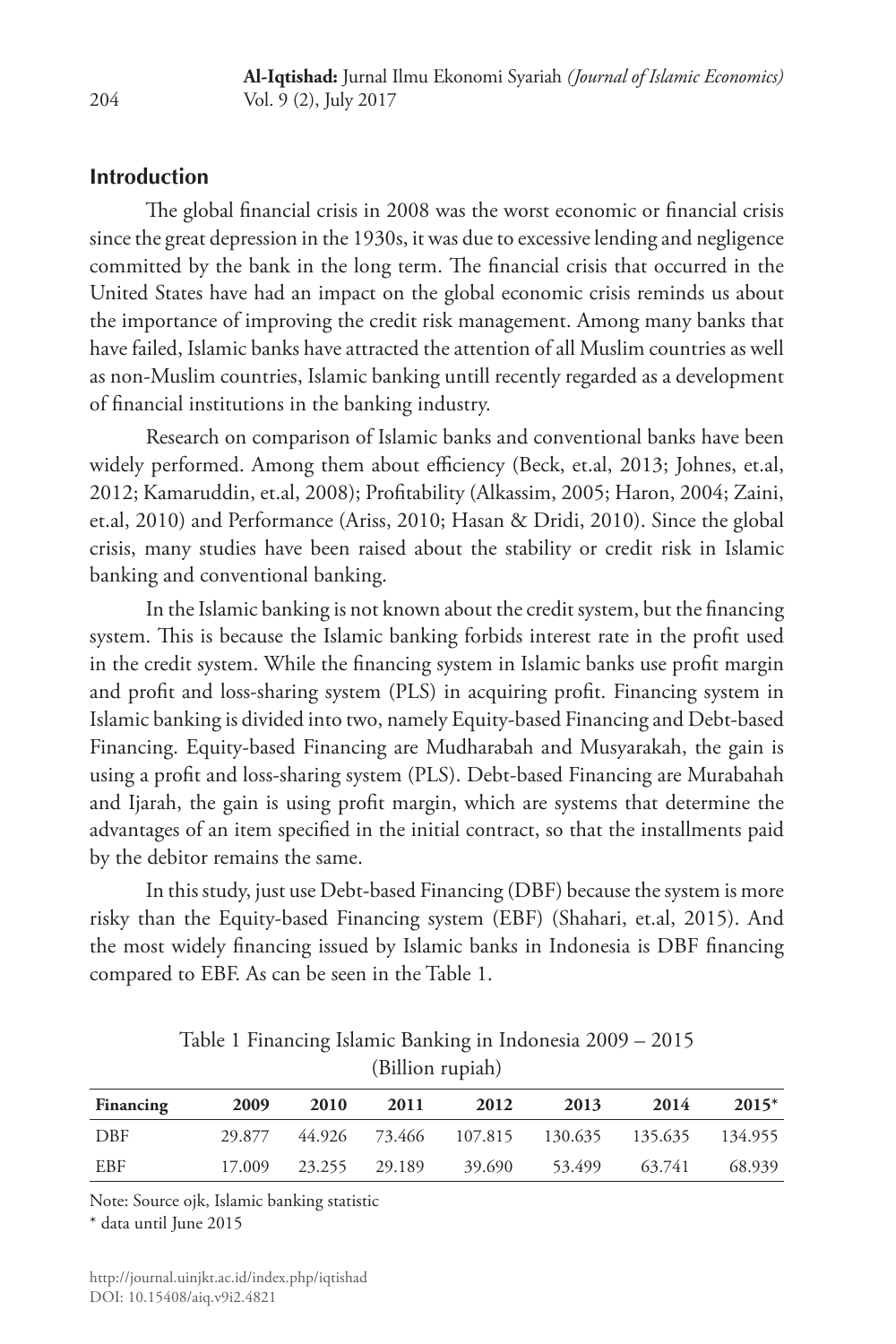There are three categories of creadit risk measurement: market based, external agencies and accounting based (Allen & Powell, 2011; Altman & Saunders, 1998). Market based category are Credit matric, Value at Risk (VaR) and Merton probability of default. Then, external agencies is a rating assessment of an agency, there are standard and poor, and moody provide rating specific for the company. The next category is accounting based, there are NPL analysis or in Islamic banking known as NPF (non-performing financing) Credit risk and the Z-score Altman Z-score. The purpose of this study is to know the risk of debt-based financing in Islamic banking in Indonesia by using an accounting based calculation, those are NPF analysis, Credit risk Z-score and Altman Z-score.

### **Literature Review**

The main risk faced by bank is credit risk. This risk arisen from the possibility of default with the counterparty, for example, promised cash flows on the main effects owned by the bank cannot be paid in full. Credit quality problems can lead to bankruptcy of banks or will significantly drain on bank capital and net worth. This, in turn, can affect the growth prospects of the bank and its ability to compete with domestic and other international bank (Saunders, 2008).

Risk management for Islamic banking institutions regulated in the form of prudential standards were made for the availability of funds, by the Islamic Financial Services Board (IFSB). In the Islamic bank, credit risk depends on the type of financing structure. Such as, the risk of the debt-based financing is higher than in the structure of equity-based financing. However, even if the risk is larger, bank prefer choosing debt-based financing due to the collateral and guarantee returns that have remained determined in the initial agreement (Shahari et al., 2015). Musyarakah, mudarabah, istisna, salam, ijarah and murabahah are the main contracts used by Islamic banks to provide facilities to their customers. There are two classifications of this contract which can be used to distinguish between creating a mode of non-debt Islamic financing or equity-based (musharakah and mudarabah) and creating a mode of debt or debt-based (istisna, salam, ijarah and murabahah) (Kahf, 2005).

Murabahah contract is a financing contract which is most often used by Islamic banks. 80% to 90% financing in Islamic banking lies in this *murabahah* contract. This contract is used to finance consumer durables, real estate, industry in the purchase of raw materials, machinery and equipment. This contract determines the profit margin at the beginning of the agreement made by banks and consumers, so consumers only have to add up the prices of goods and profit margins, and then divided by time due to pay. This murabahah contract can be said to be similar to the general credit in the conventional banks, but the monthly payment is fixed, not changing like interest rate in the conventional banks. This principle is more advantageous for consumers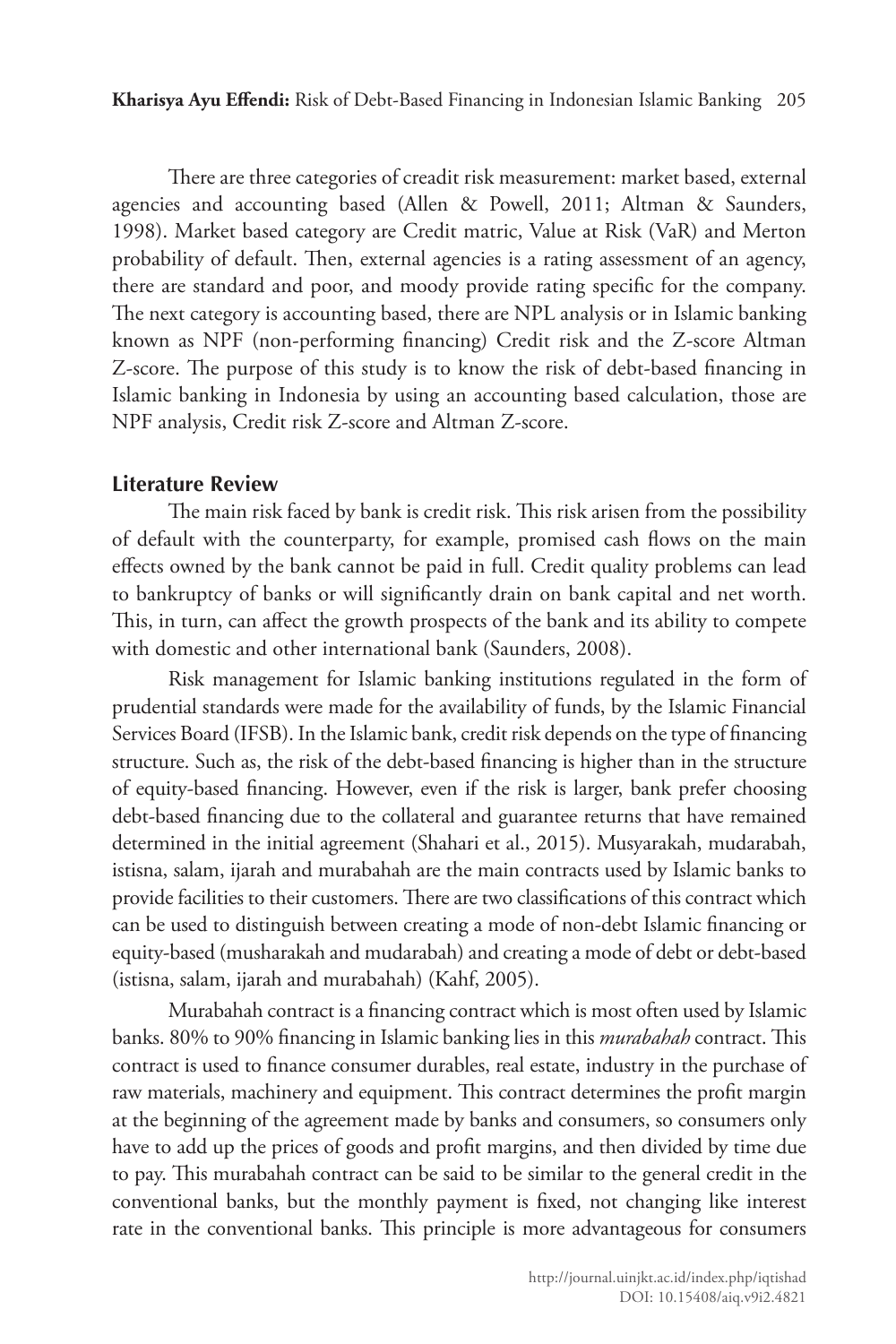because whatever happens in the economic conditions of a country, the payment will not increase. This principle is also more favorable to keep an economic stability of a country, a result of fluctuation in the interest rate causes instability and inflation.

While *Ijarah* is a transfer agreement of rights or benefits of a good or service by paying rent for a certain period of time without being followed by the transfer of rights ownership of the goods. Bank Indonesia defines the Ijarah as a leasing agreement of good within a specific time through lease payments. Ijarah as a transfer contract of rights for goods or services through lease payments without the ownership of the goods themselves. As-salam is buy goods which it's delivery performed later in the day while the payment carried out in advance in cash. As-salam in banking is usually applied to short-term financing for the production of agribusiness or agriculture or other industries. Istisna basically is a sales contract between the buyer and the manufacturer of goods with the payment in advance, either done by cash, mortgage, or deferred.

### **Method**

The method used in this study is an accounting based method, which consists of NPF analysis, Credit risk Z-score and Altman Z-score. The data obtained in this study are the 7 Islamic banks in Indonesia: Bank of Muamalat, Bank of BCA Sharia, Bank of BNI Sharia, Bank of BRI Sharia, Bank of Sharia Mandiri, Bank of Panin Sharia and Bank of Sharia Bukopin. The data were used from 2011 to 2015.

NPF analysis using ratio analysis is total NPF divided by total net lending.

*NPF ratio = Total NPF / Total net financing* ................... (1)

The higher the NPF ratio, then the ratio of bankruptcy or failure is also higher. This has been arranged by Bank Indonesia, the central bank in Indonesia by setting the NPF/NPL is good at either not exceed from 5%. One advantage of using the NPF as a credit risk measurements, it's measurement is directly from the bank's solvency and it was difficult to be manipulated by management.

Credit risk Z-score is a measurement technique most commonly used to measure financial stability in the banking system (Beck et.al., 2013; Boyd & Nicoló, 2003; Cihak & Hesse, 2008). The calculation is

Z-score = (ROA + E/A) / SD. Of ROA .................. (2)

Where ROA is the return on assets or net profit after tax divided by total assets, while E is the total equity and A is total assets, SD. Of ROA is the standard deviation of ROA over three years. The reason to use credit risk Z-score is as a measurement of bank soundness between academics and practitioners. One of them is this measurement is easier to use than a market-based measurement tool such as credit metrics or VaR, and accounting information required only a little, but this tool is superior compared to other accounting measures such as NPF analysis. Another reason is the accuracy of this tool,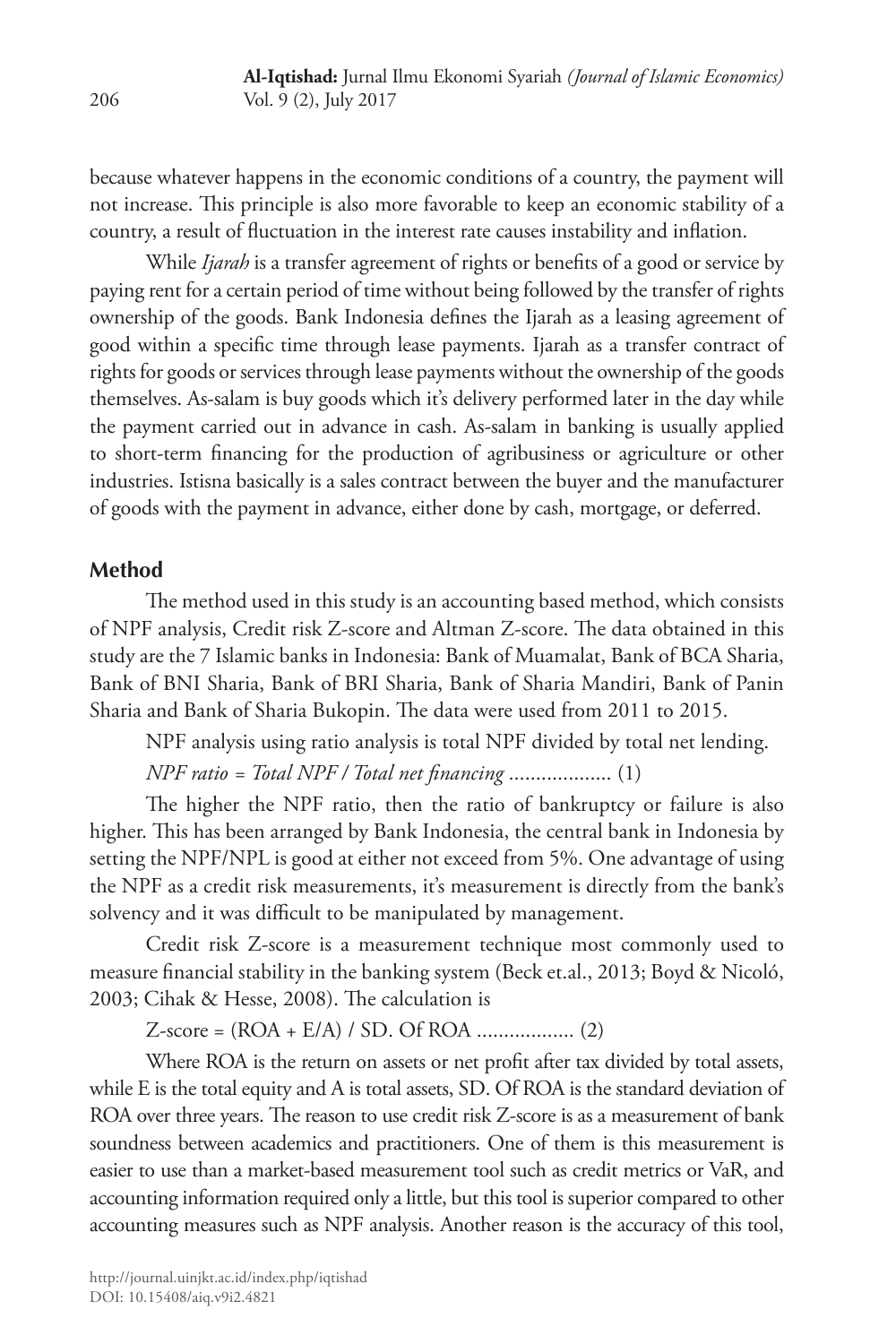the measurement of credit risk Z-score is inversely proportional to failure, if the Z-score is small then the failure rate will be high and vice versa if the Z-score is big then the failure rate will be small. (Cihak & Hesse, 2008) studying the power of Z scores in predicting bank failures that have a risk of systematic failure. According to their findings, the banks that failed during the crisis had significantly lower Z scores than other banks do not default. This clearly shows that the Z score is one of the most powerful measurement tool to measure the stability of the bank.

Altman Z-score is a company failure measurement tool. Altman Z-score has 3 different technique namely manufacturing companies that have go public, manufacturing companies that have not go public and non-manufacturing companies. The data in this study is on banking, the technique used is the Altman Z-score of non-manufacturing companies. Which can be formulated with,

Z "-Score =  $6.56$  (X1) +  $3:26$  (X2) +  $6.72$  (X3) +  $1:05$  (X4) +  $3:25$  ...... (3)

Where  $X_i$  is a working capital/total assets,  $X_2$  is a retain earnings/total assets,  $X_{3}$  EBIT/total assets and  $X_{4}$  is an equity(book value)/total liabilities(Altman & Saunders, 1998). The interpretation is that if Z>2.99, the company don't have a problem with the financial conditions. If  $1.8 < Z < 2.99$ , the company has a little problem in the financial condition (this is not too serious). If Z <1.88, the company experienced a serious problem (Saunders, 2008).

### **Result and Discussion Non-Performing Financing Analysis**

In Figure 1 is a non-performing loan of the data, which is debt-based financing, not the whole of the expenses on each bank. The data obtained based on the annual financial statements for each bank through their respective websites. Data non-performing financing is debt-based financing is substandard or not that smooth, doubtful and loss is then divided by total debt-based financing. The results showed that the ratio of NPF on each Islamic banking in Indonesia have a low risk of debt-based financing or can be said that Islamic banking in Indonesia have a good financial stability, because the ratio of NPF is still below 5% or still below the ratio NPF determined by Bank Indonesia (BI) as a central bank. Bank of BCA sharia has a NPF ratio from 2011 to 2015 below 0%. Bank of BNI sharia has a NPF ratio below 2% for the last 5 years. While Bank of BRI sharia, Bank of sharia Bukopin, Bank of sharia Mandiri, and Bank of Muamalat have NPF ratio higher than 3 other banks that is average by 3% but still below 5% in last 5 years. Bank of Panin sharia has a relatively low NPF ratio in 2011 - 2014 of 1% but in 2015 the NPF ratio jumped quite high by 3.5%. The increase is due to the increase in financing that occurred in the previous year. This result is consistent with the results of the research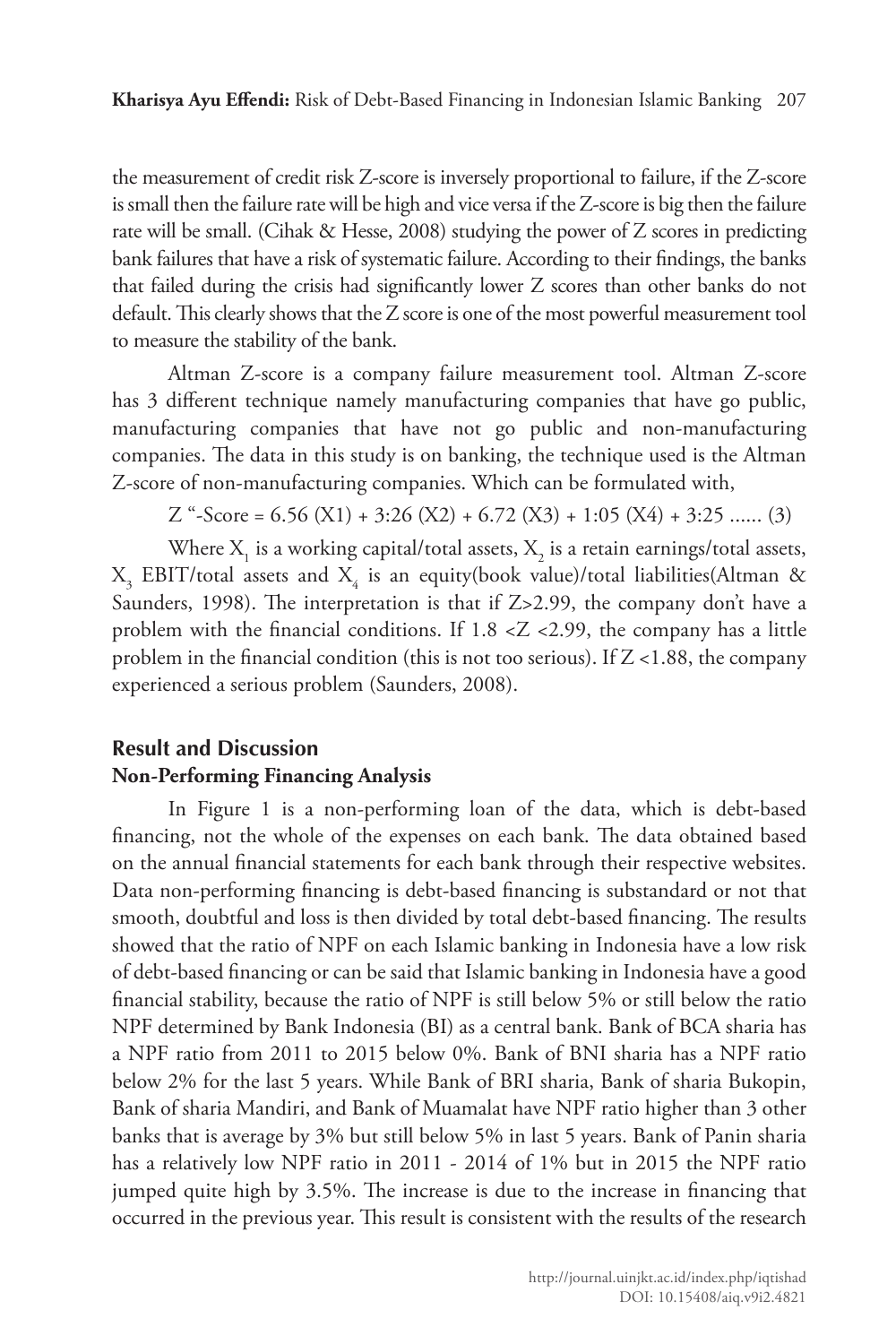(Kabir et.al, 2015), which revealed that NPF on Islamic banking showed a lower risk against credit risks. Other researchers who studied the credit risk analysis of NPF is (Ahmad, 2007; Berger & Deyoung, 1997; Das & Ghosh, 2009; Jiménez, et.al, 2007; Sukmana & Suryaningtyas, 2016)



Figure 1. DBF Non Performing Financing Ratio

Source: website each Islamic banking and calculate

## **Credit Risk Z-Score Analysis**

This Z-score credit risk analysis using the ROA data, total assets, total equity and a standard deviation of ROA that minimum can be accurately performed when the data is taken from more than three years. The result can be said to be stable or away from a possible default if the farther from zero towards the positive, and the greater the value, the better to maintain the stability of Islamic banking.



Source: website each Islamic banking and calculate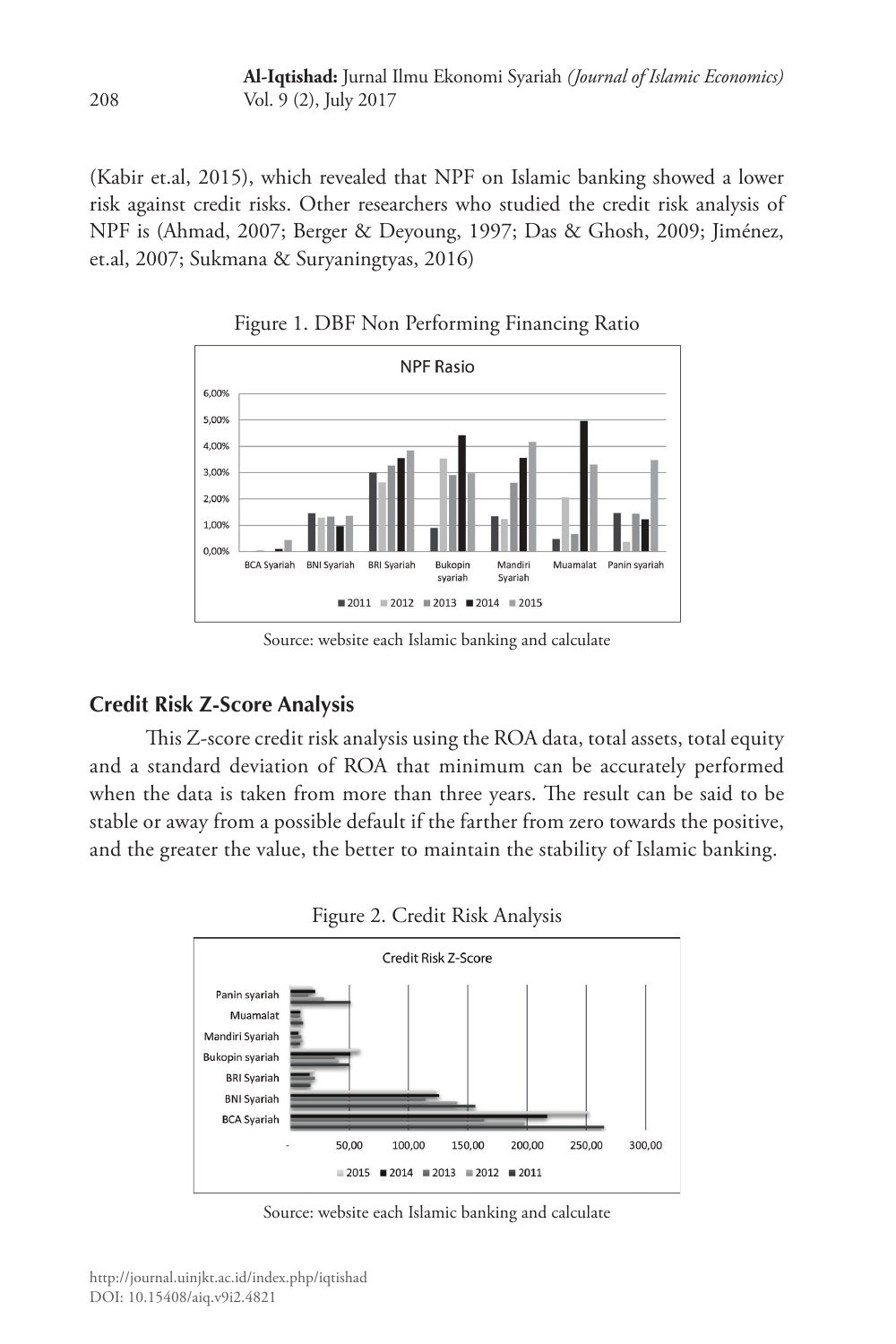**Kharisya Ayu Effendi:** Risk of Debt-Based Financing in Indonesian Islamic Banking 209

In the Figure 2 shows that all the Islamic banks generate credit risk z-score above 0, it means that Islamic banking in Indonesia has a stable financial system because it is far from the possibility of failure. The first rank that have a good financial stability is Bank of BCA Sharia, with a 260 credit Z-score of 260 in 2011 and 250 by 2015, this result indicates that the z-score credit risk is far from the number 0, which means that credit risk is very low. Followed by Bank of BNI Sharia with the value of Credit Z-score of 125 in 2015 and 150 in 2011. Occupying the third position on the high value of z-score is the bank of sharia Bukopin, followed by Bank of Panin Sharia, Bank of BRI sharia, Bank of sharia Mandiri and Bank of Muamalat. This is because the percentage of equity in the bank is higher than other banks. The bank equity other from shares also from the profits generated quite a lot and grow each year.



Source: website each Islamic banking and calculate

Besides generating a stable financial data, in this analysis can also be concluded that the amount of equity can increase the endurance to risk on an Islamic banking. Because the source of funds through equity is lower the risk than the debt. This is in compliance with the study of (Shahari et.al., 2015) that reveals the Equity-based financing is lower risk than the Debt based. Equity funding sources has a lower risk because there is no obligation to pay premiums every month and when the company default without a moral hazard factor then the company is not obliged to pay any loss. (Barajas, et.al, 2013; Beck, et.al, 2010; Ernawati, 2016; Faye, et.al, 2013) also said that the bank who has a large equity will be better in managing it's credit risk. The higher the composition of equity this has an impact on the lower credit risk in Islamic banking.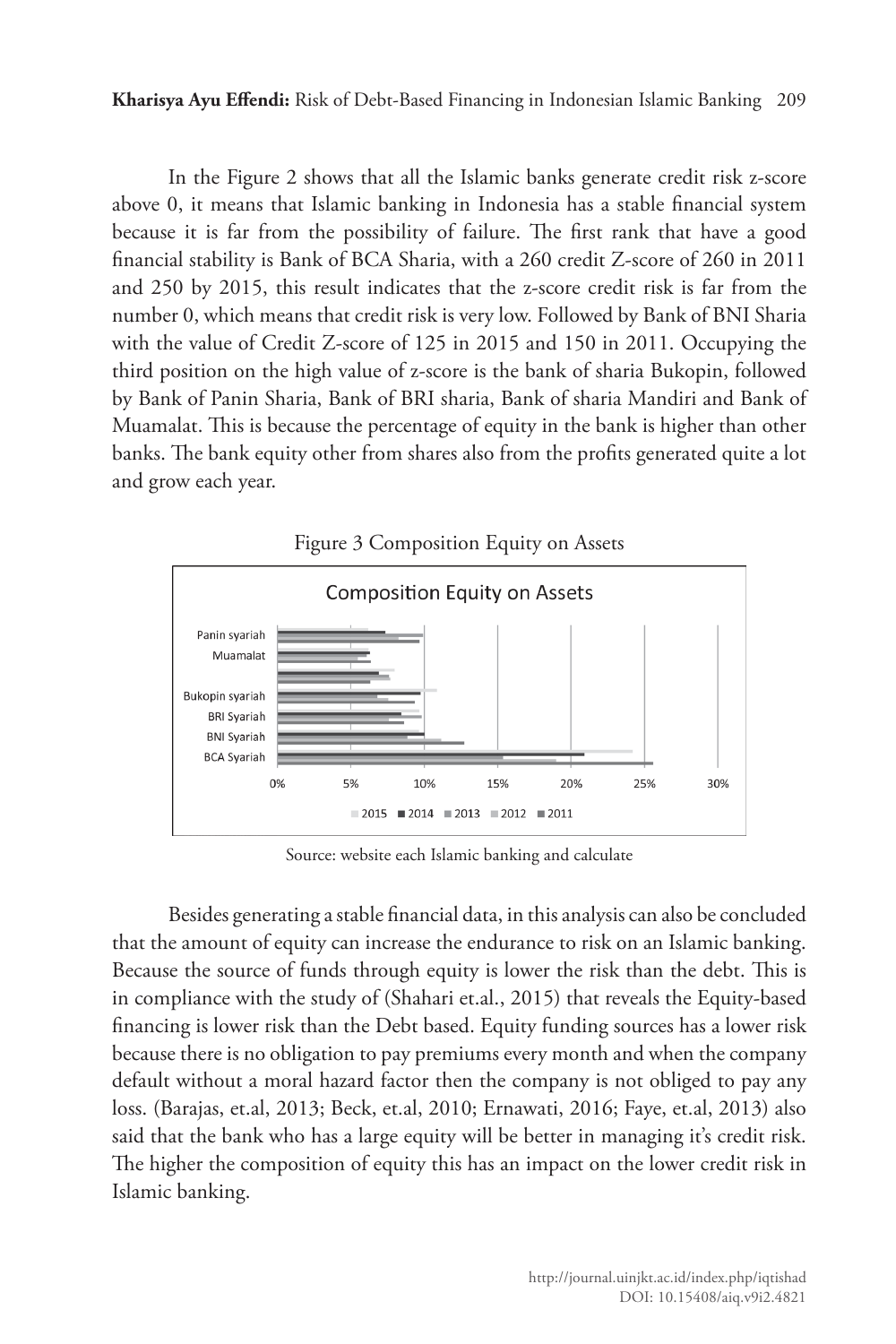### **Analysis Altman Z-Score**

210

This Altman's Z-score analysis uses accounting data more than the previous analysis. The good results for the financial stability of banking in this analysis tool, if the resulting value is bigger than 2.99.



Figure 4 Analysis Altman Z-score

Source: website each Islamic banking and calculate

The result from this analysis is that all Islamic banks in Indonesia maintain their financial stability well because Altman Z-score is generated above 5. This is suggests that the debt-based financing is known to be more risky than equity-based financing by (Shahari et al., 2015)will still be able to maintain the financial stability in the Islamic banking. It's also answered why debt-based financing more attractive than the equity based financing by (Shahari et al., 2015)not only because DBF using collateral and fixed returns guarantees, but also have a lower risk and still be able to maintain the financial stability of Islamic banking well so that far from the possibility of failure. This study is in compliance with the study of (Cihak & Hesse, 2008; Kabir, et.al, 2015; Rajhi & Hassairi, 2013).

### **Conclusion**

This study is telling about the risk of debt-based finacing on Indonesian Islamic banking using an accounting based measurement, those are NPF analysis, Credit Risk Z-score analysis and Altman Z-score analysis. The data was obtained from 2011 to 2015 from the website of each bank. The result is a risk on debt-based financing on Indonesian Islamic is low. The measurement using 3 accounting based measurement tool gives a consistent result, that is Indonesian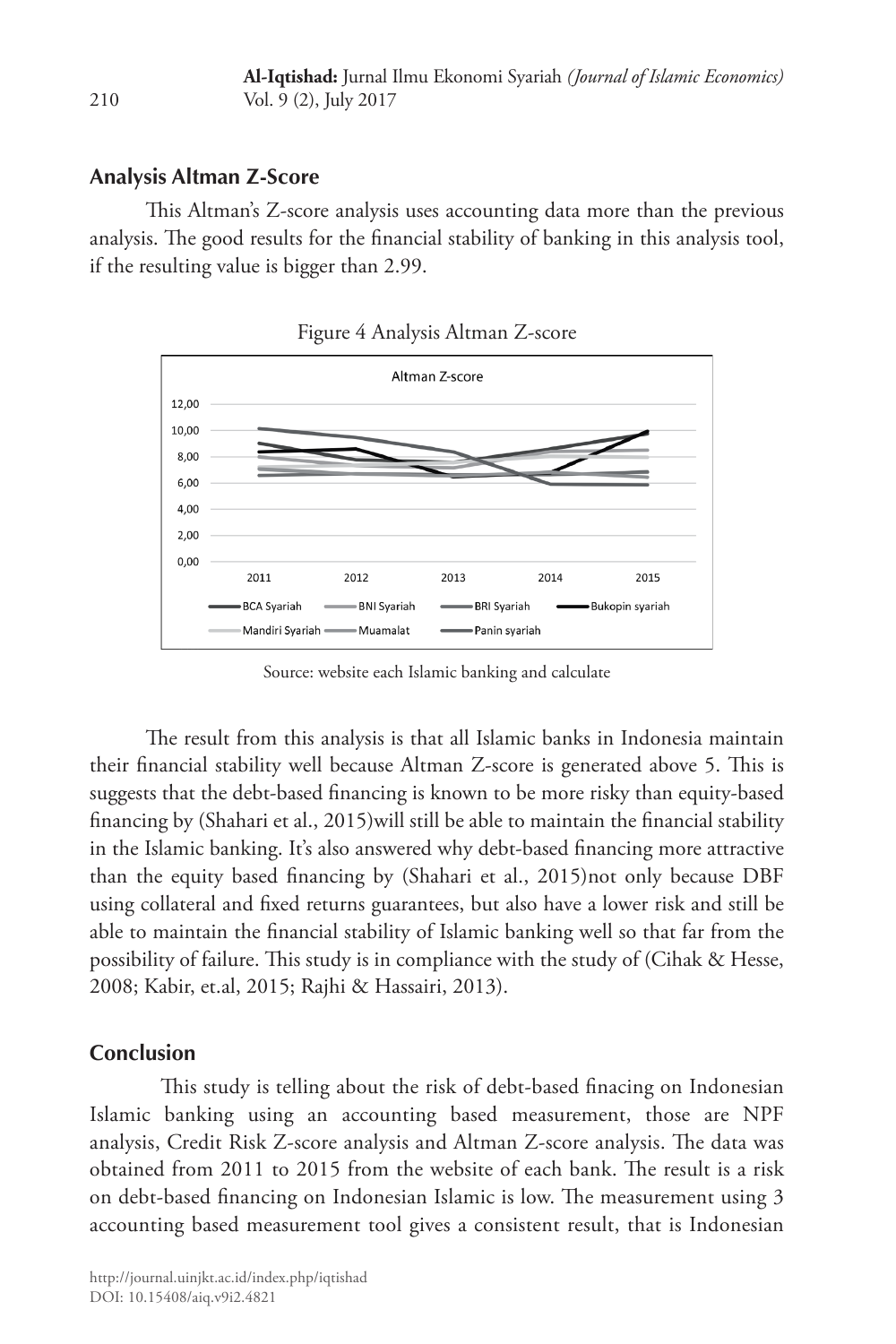Islamic banking use a debt-based financing have a high financial stability and a low risk.

#### **References**

- Ahmad, N. H. (2007). Multi-Country Study Of Bank Credit Risk Determinants. *International Journal of Banking and Finance*, *5*(1): 135–152.
- Alkassim, F. A. (2005). The Profitability of Islamic and Conventional Banking in the GCC Countries : A Comparative Study. *Journal of Review of Islamic Economics, 13: 5-30.*
- Allen, D. E., & R.J. Powell. (2011). Credit risk measurement methodologies. *19th International Congress on Modelling and Simulation, Perth, Australia.*, (December), 12–16. Retrieved from http://mssanz.org.au/modsim2011
- Altman, E. I., & A. Saunders. (1998). Credit risk measurement : Developments over the last 20 years. *Journal of Banking and Finance, 21*: 1721–1742.
- Ariss, R. T. (2010). Review of Financial Economics Competitive conditions in Islamic and Conventional Banking : A Global Perspective. *Review of Financial Economics*, *19*(3): 101–108.
- Barajas, A., et.al. (2013). Too Cold , Too Hot , Or Just Right ? Assessing Financial Sector Development Across the Globe. *International Monetary Fund*, 1–28.
- Beck, T. et.al. (2010). Islamic vs Conventional Banking Business Model, Efficiency and Stability. *Policy Research Working Paper*, (October).
- Beck, T., et.al. (2013). Islamic vs . Conventional Banking : Business Model , Efficiency And Stability. *Journal of Banking and Finance*, *37*(2): 433–447.
- Berger, A. N., & Deyoung, R. (1997). Problem Loans and Cost Efficiency in Commercial Banks. *Journal of Banking and Finance*, *21* (6): 849-870.
- Boyd, J. H., & Nicoló, G. De. (2003). The Theory of Bank Risk-Taking and Competition Revisited. *International Monetary Fund*, 1–29.
- Cihak, M., & Hesse, H. (2008). Islamic Banks and Financial Stability : An Empirical Analysis. *International Monetary Fund*, 1–31.
- Das, A., & Ghosh, S. (2009). Determinants of Credit Risk in Indian State-owned Banks: An Empirical Investigation. *Reserve Bank of India*. Retrieved from http://mpra.ub.uni-muenchen.de/17301/
- Ernawati. (2016). Risk Of Profit Loss Sharing Financing : The Case Of Indonesia. *Al-Iqtishad: Jurnal Ilmu Ekonomi Syariah (Journal of Islamic Economics)*,, *8*(1): 101–116.